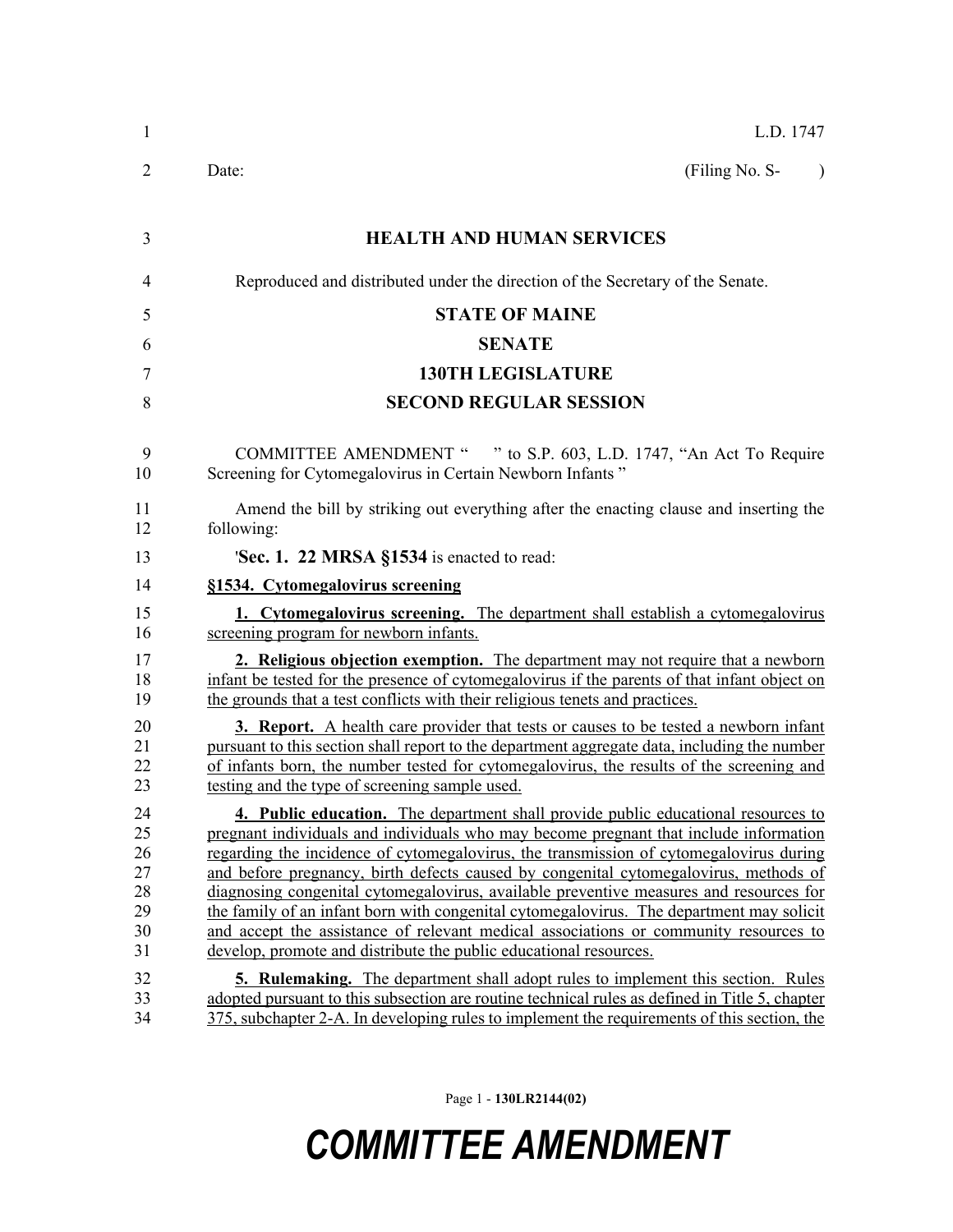35 department shall convene a group of medical professionals to advise on best practices in 36 congenital cytomegalovirus screening. 1 2

3 **Sec. 2. Report by department.** By February 1, 2023, the Department of Health and 4 Human Services shall report on its progress toward implementing the requirements of the 5 Maine Revised Statutes, Title 22, section 1534 to the joint standing committee of the 6 Legislature having jurisdiction over health and human services matters.

7 **Sec. 3. Review.** No later than 3 years after the final adoption of rules pursuant to the 8 Maine Revised Statutes, Title 22, section 1534, subsection 5, the Department of Health and 9 Human Services shall convene a stakeholder group of clinicians and researchers with 10 knowledge of cytomegalovirus screening to review the cytomegalovirus screening program 11 and to consider changes to the program. No later than February 1, 2026, the department 12 shall provide an update on this review process to the joint standing committee of the 13 Legislature having jurisdiction over health and human services matters.

14 **Sec. 4. Appropriations and allocations.** The following appropriations and 15 allocations are made.

### 16 **HEALTH AND HUMAN SERVICES, DEPARTMENT OF**

### 17 **Maine Center for Disease Control and Prevention 0143**

18 Initiative: Provides funding for the ongoing costs for the annual education campaign, 19 including the educational materials production and distribution.

| 20       | <b>GENERAL FUND</b>       | 2021-22 | 2022-23  |
|----------|---------------------------|---------|----------|
| 21       | All Other                 | \$0     | \$40,000 |
| 22<br>23 | <b>GENERAL FUND TOTAL</b> | \$0     | \$40,000 |

#### 20 **Maine Center for Disease Control and Prevention 0143** 24

25 Initiative: Provides one-time funding to update the child health surveillance tracking 26 system to accommodate the new data.

| 27 | <b>GENERAL FUND</b>       | 2021-22 | $2022 - 23$ |
|----|---------------------------|---------|-------------|
| 28 | All Other                 |         | \$3,000     |
| 29 |                           |         |             |
| 30 | <b>GENERAL FUND TOTAL</b> |         | \$3,000     |

#### 27 **Maine Center for Disease Control and Prevention 0143** 31

32 Initiative: Provides funding for one half-time Public Health Educator III position to collect 33 data, update material as needed and promote and distribute the public educational 34 resources.

| 35 | <b>GENERAL FUND</b>           | 2021-22 | 2022-23  |
|----|-------------------------------|---------|----------|
| 36 | POSITIONS - LEGISLATIVE COUNT | 0.000   | 0.500    |
| 37 | <b>Personal Services</b>      | \$0     | \$55,908 |
| 38 | All Other                     | \$0     | \$6,537  |
| 39 |                               |         |          |
| 40 | <b>GENERAL FUND TOTAL</b>     | \$0     | \$62,445 |
| 41 |                               |         |          |

Page 2 - **130LR2144(02)**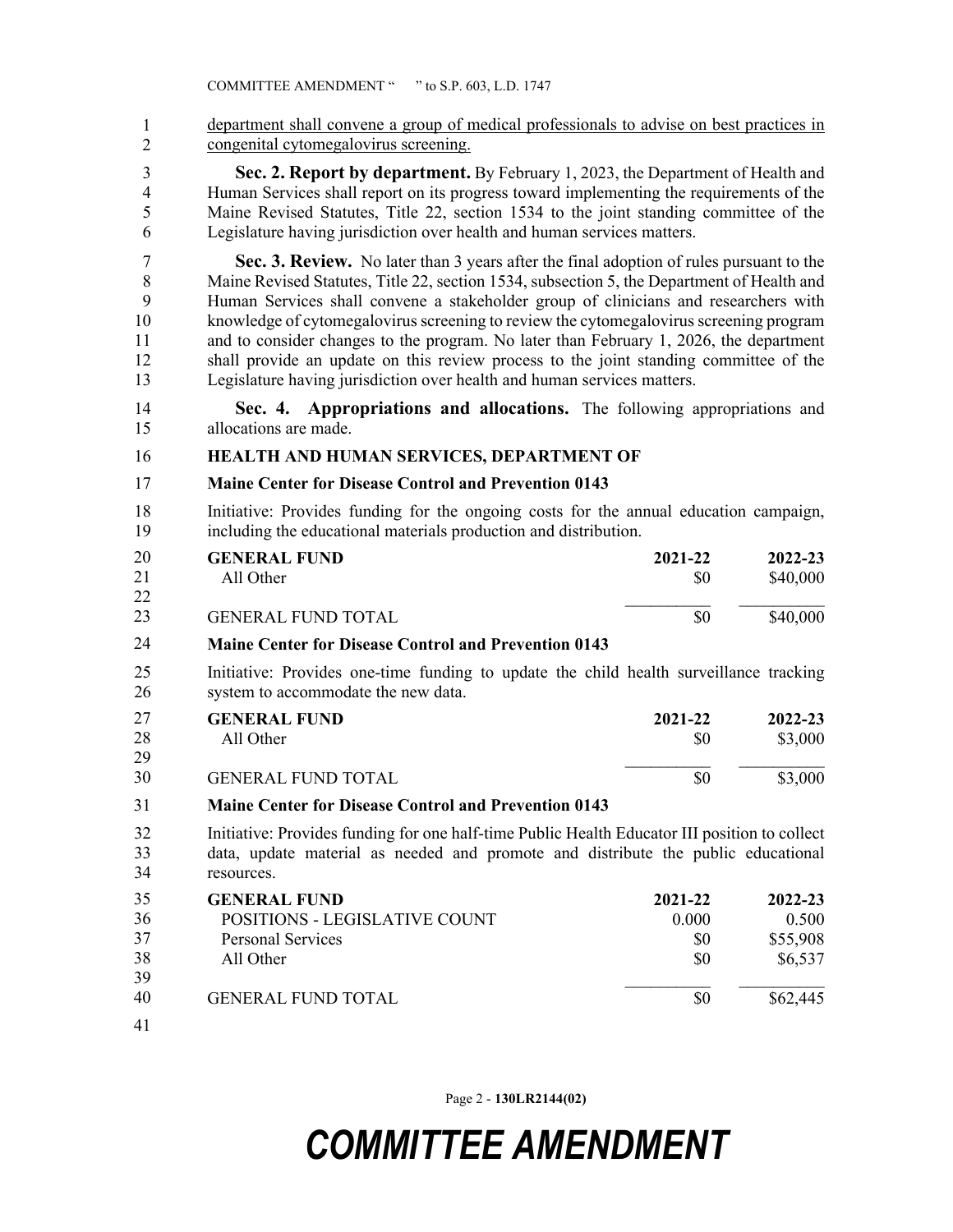COMMITTEE AMENDMENT " " to S.P. 603, L.D. 1747

| $\mathbf{1}$<br>$\mathbf{2}$<br>$\mathfrak{Z}$ | <b>HEALTH AND HUMAN SERVICES,</b><br><b>DEPARTMENT OF</b><br><b>DEPARTMENT TOTALS</b>                                                                                                                                                                                                                                                                                                                                                                                                                                                           | 2021-22 | 2022-23   |
|------------------------------------------------|-------------------------------------------------------------------------------------------------------------------------------------------------------------------------------------------------------------------------------------------------------------------------------------------------------------------------------------------------------------------------------------------------------------------------------------------------------------------------------------------------------------------------------------------------|---------|-----------|
| $\overline{4}$<br>5                            | <b>GENERAL FUND</b>                                                                                                                                                                                                                                                                                                                                                                                                                                                                                                                             | \$0     | \$105,445 |
| 6<br>$\overline{7}$                            | <b>DEPARTMENT TOTAL - ALL FUNDS</b>                                                                                                                                                                                                                                                                                                                                                                                                                                                                                                             | \$0     | \$105,445 |
| 8                                              | ,                                                                                                                                                                                                                                                                                                                                                                                                                                                                                                                                               |         |           |
| 9<br>10                                        | Amend the bill by relettering or renumbering any nonconsecutive Part letter or section<br>number to read consecutively.                                                                                                                                                                                                                                                                                                                                                                                                                         |         |           |
| 11                                             | <b>SUMMARY</b>                                                                                                                                                                                                                                                                                                                                                                                                                                                                                                                                  |         |           |
| 12                                             | This amendment replaces the bill. It:                                                                                                                                                                                                                                                                                                                                                                                                                                                                                                           |         |           |
| 13<br>14                                       | 1. Requires the Department of Health and Human Services to establish a<br>cytomegalovirus screening program for newborn infants;                                                                                                                                                                                                                                                                                                                                                                                                                |         |           |
| 15<br>16<br>17                                 | 2. Requires the Department of Health and Human Services to exempt a newborn infant<br>from cytomegalovirus testing if the parents of that infant object on the grounds that a test<br>conflicts with their religious tenets and practices;                                                                                                                                                                                                                                                                                                      |         |           |
| 18<br>19<br>20<br>21                           | 3. Requires a health care provider that tests or causes to be tested a newborn infant for<br>cytomegalovirus to report to the Department of Health and Human Services aggregate data<br>on the testing, including the number of infants born, the number tested for cytomegalovirus,<br>the results of the screening and testing and the type of screening sample used;                                                                                                                                                                         |         |           |
| 22<br>23<br>24<br>25<br>26<br>27               | 4. Requires the Department of Health and Human Services to provide public<br>educational resources to pregnant individuals and individuals who may become pregnant<br>that include information regarding the incidence of cytomegalovirus, the transmission of<br>cytomegalovirus during and before pregnancy, birth defects caused by congenital<br>cytomegalovirus, methods of diagnosing congenital cytomegalovirus, available preventive<br>measures and resources for the family of an infant born with congenital cytomegalovirus;        |         |           |
| 28<br>29<br>30<br>31                           | 5. Requires the Department of Health and Human Services to adopt rules to implement<br>the cytomegalovirus screening program. In developing rules, the department is required to<br>convene a group of medical professionals to advise on best practices in congenital<br>cytomegalovirus screening;                                                                                                                                                                                                                                            |         |           |
| 32<br>33<br>34<br>35                           | 6. Requires the Department of Health and Human Services to report on its progress<br>toward implementing the screening program to the joint standing committee of the<br>Legislature having jurisdiction over health and human services matters by February 1,<br>2023;                                                                                                                                                                                                                                                                         |         |           |
| 36<br>37<br>38<br>39<br>40<br>41               | 7. Requires that, no later than 3 years after final adoption of rules, the Department of<br>Health and Human Services convene a stakeholder group of clinicians and researchers with<br>knowledge of cytomegalovirus screening to review the cytomegalovirus screening program<br>and to consider changes to the program. No later than February 1, 2026, the department<br>must provide an update on this review process to the joint standing committee of the<br>Legislature having jurisdiction over health and human services matters; and |         |           |

Page 3 - **130LR2144(02)**